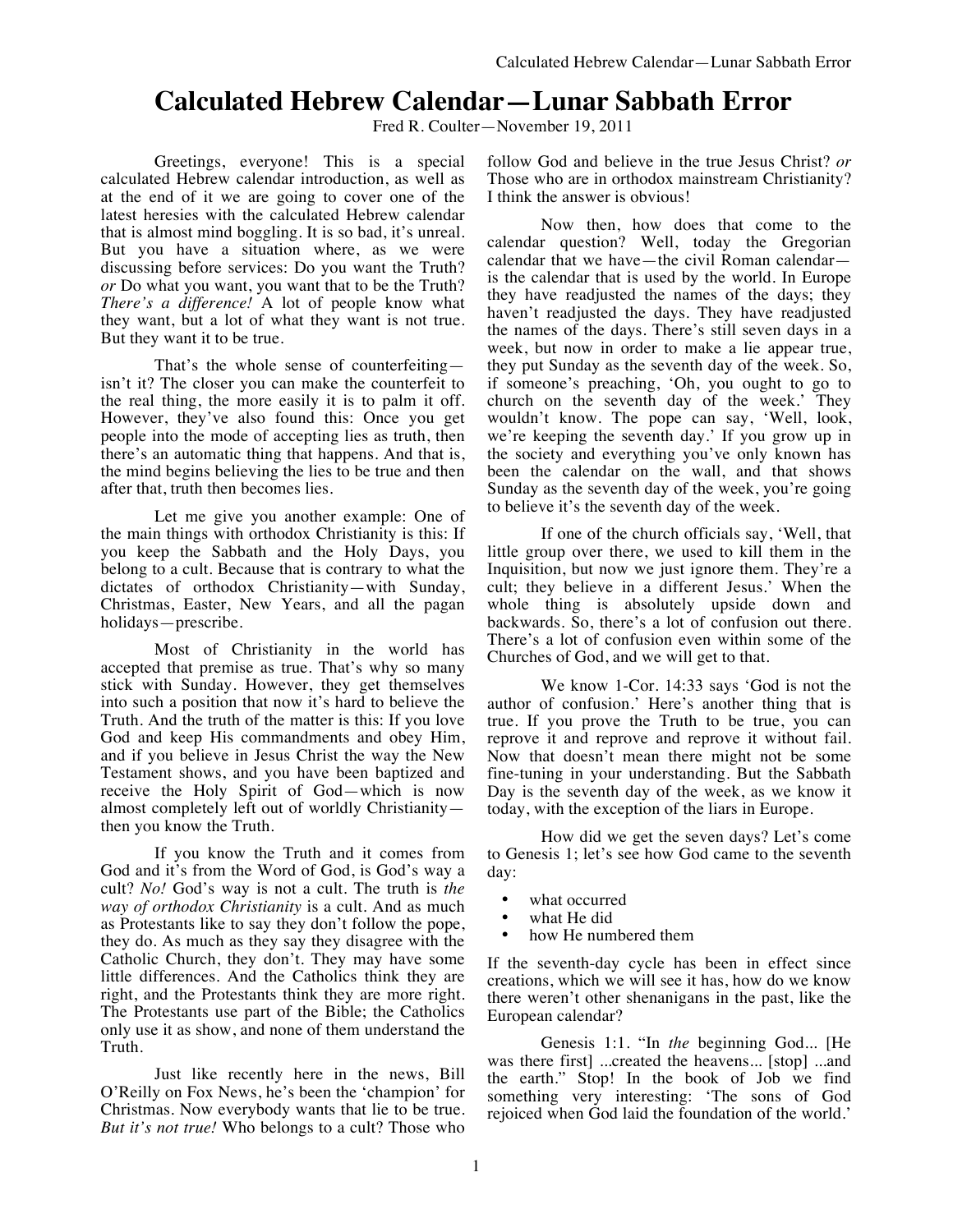The sons of God then were the angels that God created. What does this tell us? And as we go through this, I'm going to assume you know your Bible relatively well. *This tells us the angels were all in agreement with God at that particular time.* What else does this tell us then? *This tells us that in Rev. 12 where we see that Satan drew a third part of the stars of heaven with him,* that is the angels, in his rebellion against God, *that that took place after the creation of the world.* The angels rejoiced when the foundation was laid.

Let's add something else in there. Rev. 13:8, it says that 'the Lamb of God was slain from the foundation of the world.' That becomes very important because we find in the New Testament, which we'll cover a little later, that Jesus died at the *appointed* time *set at the foundation* of the world. Meaning, as we will see, to the very day. We'll cover what day that is.

Verse 2: "And the earth was... [You will notice in the *Faithful Version* there's a little star right after the word *was*, which means that could be translated as *became*] ...without form and void..." How did it become 'without form and void'? We find some other Scriptures that add to that. Satan said, 'I want to be like God. I will ascend into the clouds,' we find in Isa. 14. And he was cast back down. That ties in with Rev. 12. We also find in Ezek. 28 that 'he was perfect in his day until iniquity was found in him.' So, when they rebelled there was war in heaven and their habitation was on the earth, because Jude said 'the angels that rebelled did not keep their original habitation.' They wanted to go and take over the throne of God.

There was war in heaven, which came to the earth, and that's how the earth became without form and void. "...and darkness was upon the face of the deep..." (v 2). That is as a result of *sin.* What does this also tell us? This also tells us there was a first flood [not the Flood of Noah], and that agrees with the paleontological and geological layering of the earth in the strata. God then begins to *renew* the earth, create it for man and everything from here on, then, begins with what we know. So let's pick it up here, continuing now.

Verse 3: "And God said, 'Let there be light.' And there was light.... [you're not going to have light unless you have the sun somewhere close by] ...And God saw the light that *it was* good; and God divided between the light and the darkness" (vs 3-4). Very interesting. Was the earth sitting there not even rotating at this time? *Don't know!* It obviously was darkness all around the earth. We can see a couple of other places in the Bible talking about this kind of darkness. When darkness came upon the Egyptians during the plagues. It was so dark they could feel it and they all stayed in their houses. And that was God's judgment against their sins. So, we have darkness covered the earth. Then we also have when one of the plagues are poured out, the seven last plagues, it is poured out upon the capital city of the beast, that is Babylon, and they had darkness so penetrating that they gnashed their teeth. So, the darkness also shows the result of sin. God had to clear away the darkness first; get rid of the results of sin.

Verse 5: "And God called the light day, and He called the darkness night. And the evening and the morning were day one." Now God is accounting time. We're going to see one important thing that God does, He always accounts for time and that's why we have the calculated Hebrew calendar today, because it always accounts for time, and more than just time on the earth. It has to account for the time of the sun, the moon, the stars, and the earth, and all be coordinated together.

Verse 6: "And God said, 'Let there be a firmament in the midst of the waters, and let it divide the waters *from* the waters.' And God made the firmament, and divided the waters which *were*  under the firmament from the waters which *were*  above the firmament; and it was so. And God called the firmament heavens. And the evening and the morning were day two" (vs 6-8). Specifically counting.

Waters above the earth are in the clouds. Is there water in the clouds? Some people say that there was a great shield or something around the earth. I do not believe that to be true at all. There's no proof of it in the Bible.

Verse 9: "And God said, 'Let the waters under the heavens be gathered together to one place, and let the dry land appear.' And it was so. And God called the dry land earth, and He called the gathering together of the waters seas; and God saw that *it was* good. And God said, 'Let the earth bring forth vegetation—*the* herb yielding seed *and* the fruit tree producing fruit after its kind, whose seed is in itself—upon the earth.' And it was so. And the earth brought forth vegetation—*the* herb yielding seed after its kind, and the tree producing fruit after its kind, whose seed *is* in itself. And God saw that *it was* good. And the evening and the morning were day three" (vs 9-13).

Now day four becomes very interesting, because day four gives us a point in time where God set the sun and the moon in their places for the appointed times and seasons and years. That's on day four, not day one, and we will see that that's very important when we come to the heresy that we're going to cover toward the end of this presentation.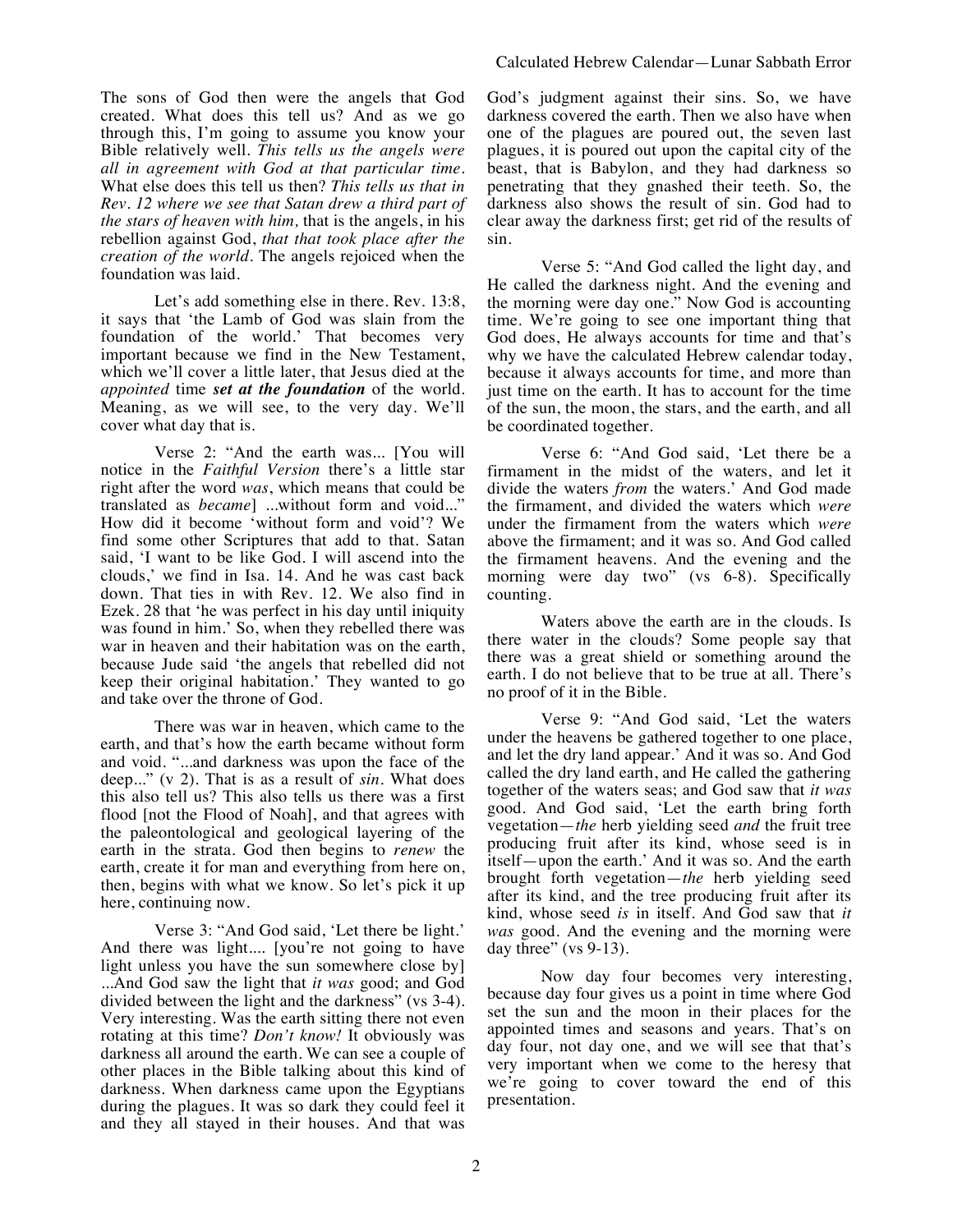Verse 14: "And God said, 'Let there be lights in the firmament of the heavens to divide between the day and the night, and let them be for signs, and for appointed seasons, and for days and years; And let them be for lights in the firmament of the heavens to give light upon the earth.' And it was so. And God *had* made two great lights, the great light to rule the day... [s the sun] ...and the lesser light to rule the night... [the moon] ...and *God had made* the stars *also*" (vs 14-16). Those were made at a point before.

But what really happened here was God set the sun in its proper place and the moon in its proper orbit. Verse 17: "And God set them in the firmament of the heavens to give light upon the earth. And to rule over the day and over the night, and to divide between the light and the darkness. And God saw that *it was* good. And the evening and the morning were day four" (vs 17-19).

We won't talk about the rest of it, except that God accounted day five where He brought forth all the animals; day six when He created man. Then we come to day seven. God accounts for every moment of time. Let's read about how the Sabbath Day came about.

Genesis 2:1: "Thus the heavens and the earth were finished, and all the host of them. And by *the beginning of* the seventh day... [That's important because that's actually what it means in the Hebrew. Because if *on* the seventh day God finished His work, then He would be working on the seventh day—is that not correct?] ...And by *the beginning of* the seventh day God finished His work which He had made. And He rested on the seventh day from all His work which He had made" (vs 1-2).

God did something special to these days at the time of creation. This has to come right on down through all time. Otherwise there is no way you can know which day the Sabbath is. What if someone lost time? The Israelites did when they were in Egypt, and God re-established it. And we will see that the count of seven days is the basic continuous cycle that God uses for all time on the earth.

What is calculated as months, what is calculated as years are all made to fit into the sevenday cycle. Here's what He did with the seventh day. And it is a spiritual thing. Those who don't keep the Sabbath don't understand it. Those who do keep the Sabbath understand it in the degree that they love and serve God and obey His commandments, and so forth.

Verse 3: "And God blessed the seventh day... [He didn't bless the first, and the Sunday keepers are just out of luck. He didn't bless the second, the third, the fourth, the fifth, or the sixth. On the sixth day God blessed man—right?—whom He made in His image—correct? But He didn't bless any of those days. But this day He blessed.] ...And God blessed the seventh day and sanctified it... [Sanctified means *set apart for Holy use and purpose* or *make it Holy*. That's why it's called the Holy Sabbath.] ...and sanctified it because on it He rested from all His work which God had created and made?" That's how we come about the Sabbath.

When the children of Israel were in Egypt, they probably lost track of everything. God had to send Moses. God had to reveal the Passover and the months to him, but we're not getting into that at this particular time. Here God revealed again His Sabbath.

God did something special on this day and then with this day He re-established the weekly cycle in the giving of the manna. Exodus 16:1: "And they took their journey from Elim, and all the congregation of the children of Israel came into the wilderness of Sin, which is between Elim and Sinai... [They had to get there before the  $15<sup>th</sup>$ , and the Hebrew shows here a full stop right after Sinai, meaning they got there and were there before the next event took place.] ...And on the fifteenth day of the second month *after* their departing out of the land of Egypt. Then the whole congregation of the children of Israel murmured against Moses and Aaron in the wilderness" (vs 1-2).

This day was a Sabbath Day, a weekly Sabbath. So here we find the weekly Sabbath revealed by God. If people lose and they really can't find it, and there's no written of word of it, which they didn't have, then God has to reveal it. So, God is dealing with them, and God reveals it to them. You know what the story is.

Verse 3: "And the children of Israel said to them, 'O that we had died by the hand of the LORD in the land of Egypt, when we sat by the fleshpots, when we ate bread to the full, for you have brought us forth into this wilderness to kill this whole assembly with hunger!'"

Stop and think for a minute how hardhearted and carnal and rebellious this really is. Did they see all of the plagues and wonders in Egypt? Did they see what God had done? *Yes! Especially the death of the firstborn!* What do you suppose God would have done, and how much better off they would have been if they weren't in such rebellion. If they would have come to Moses and if they would have said to Moses, 'Now, Moses, we know that you're appointed by God. We've seen all of the plagues and miracles that God did in Egypt. We've run out of all of our unleavened bread. We're all very hungry. We're getting low on water and could you please go ask God to tell us what we should do in these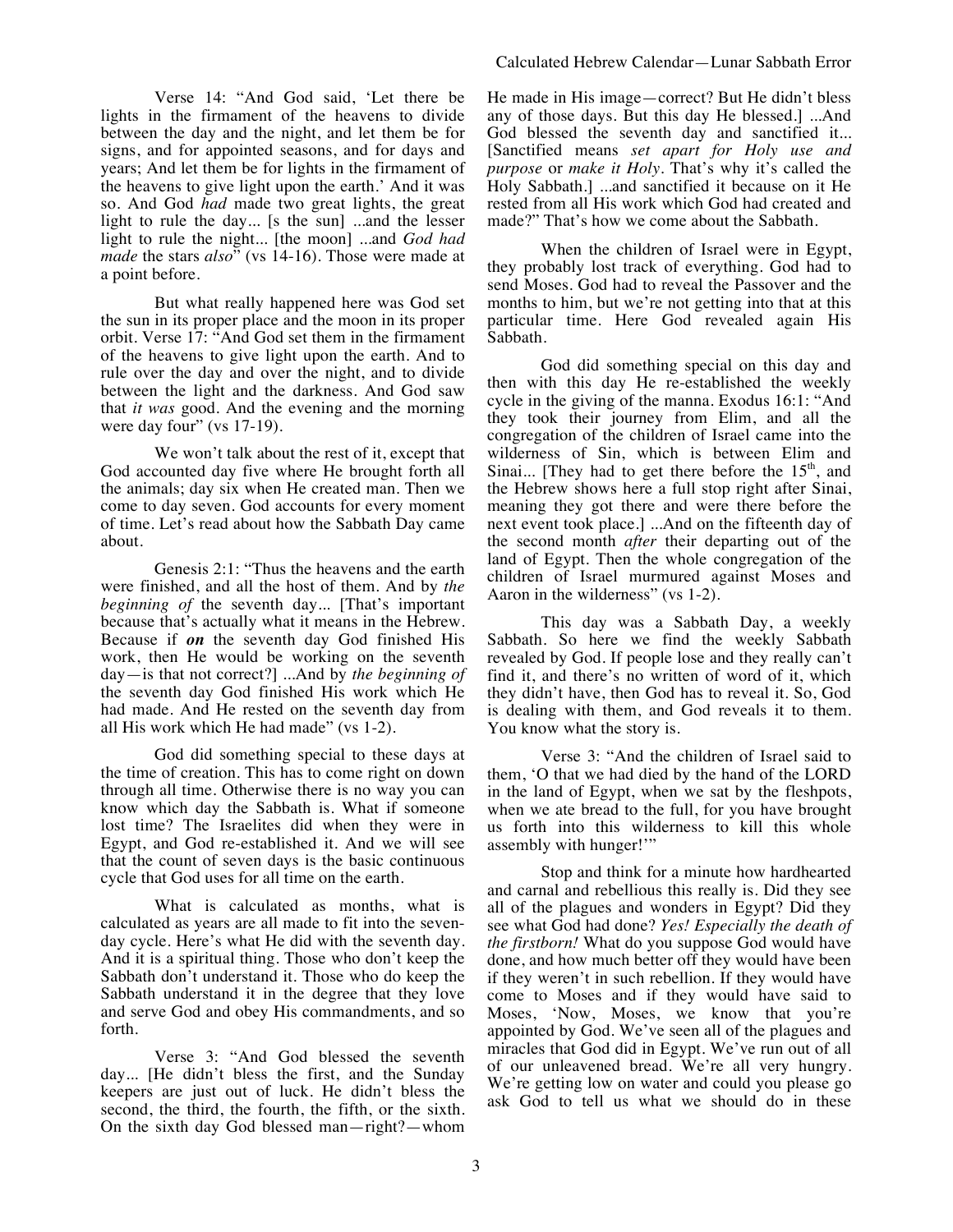circumstances.' Why, that would have been a far different story.

Verse 4: "Then the LORD said to Moses, 'Behold, I will rain bread from the heavens for you. And the people shall go out and gather a certain amount every day, that I may prove them, whether they will walk in My Law or not.'" Let's just stop here for just a comment. God does that with everyone of us all the time. Are we going to walk in God's way or not? He set before us life and death, blessing and cursing. He wants us to choose life, but *we have to choose it*.

Verse 5: "'And it shall come to pass on the sixth day, they shall prepare what they bring in. And it shall be twice as much as they gather day by day.' And Moses and Aaron said to all the children of Israel, 'At sunset...'" When does the day start and end? *At sunset!* The Jews say, 'Well, you have to wait until you see three stars, that's when the day begins.' *Not true!* That's one of their traditions.

Sunset—'You shall observe your Sabbath from sunset to sunset.' (Lev. 23:32). That's specifically stated for the Day of Atonement so that everyone would be able to keep it beginning at the same time. You can't have some starting at three in the afternoon. You can't have some starting at sunset. You can't have some starting when there are three stars, that's confusion.

Verse 6: "And Moses and Aaron said to all the children of Israel, 'At sunset, then you shall know that the LORD has brought you out from the land of Egypt. And at sunrise, you shall see the glory of the LORD, for He hears your murmurings against the LORD. And what *are* we that you murmur against us?' And Moses said, 'You will see when the LORD shall give you flesh to eat at sunset and bread to the full at sunrise, for the LORD hears your murmurings which you murmur against Him. And what are we? Your murmurings *are* not against us, but against the LORD'" (vs 6-8). Since we are not dealing with the things concerning between the two evenings, I will just let you read the footnote at the bottom of the page here.

Verse 13: "And it came to pass, at sunset, that the quails came up and covered the camp…." Just remember this: God also kept the Sabbath Day—didn't He? That's why He didn't send the quail until sunset, which ended the Sabbath Day very important to understand. They could not eat the quail until they arrived. They arrived at sunset, so therefore, when they ate them it was after sunset. You can read all the rest of the details.

"…And at sunrise... [sunset ended the Sabbath, then began the first day of the week. So, you come around now to sunrise:] ...the dew lay all around the camp" (v 13). When He sent the quail, they landed in the camp so they wouldn't have to go out and try and get it when it got dark. In the morning He put the manna, like dew, all around the camp so they had to get up as it were and go to work. Six days shall you labor and gather all your manna—if we could put it that way. Then he told them how much to get and he told them what they should do. He told them, 'Don't leave it to the morning, because it's going to breed worms and stink.' Well, people did that and guess what? *They couldn't eat it!* So, there was one miracle. Then he said on the sixth day, so five days a week they would go out and get whatever they needed for that one day. Then on the sixth day they would go out and gather twice as much and they would keep it over for the Sabbath.

Here's what Moses said, v 23: "And he said to them, 'This is *that* which the LORD has said, "Tomorrow is the rest of the Holy Sabbath to the LORD. Bake what you will bake *today*... [That is on the sixth day, day of preparation.] ...and boil what you will boil. And that which remains over, lay up for yourselves to be kept until the *next* morning."' And they laid it up until the *next* morning as Moses said. And it did not stink; neither was there any worm in it. And Moses said, 'Eat it today, for today is a Sabbath to the LORD. Today you shall not find it in the field. Six days you shall gather it, but on the seventh day, the Sabbath, in it **there shall be none'**" (vs 23-26). Well, some went out to get it. Didn't find it, didn't believe God.

What is the thing that God expects? *He expects us to obey His voice!* They didn't do it. What did God say? Verse 28: "And the LORD said to Moses, 'How long do you refuse to keep My commandments and My laws?'"

Then as God commanded, they were to take some of the manna, v 33, "And Moses said to Aaron, 'Take a pot and put an omer full of manna in it, and lay it up before the LORD to be kept for your generations.' As the LORD commanded Moses, so Aaron laid it up before the testimony to be kept. And the children of Israel ate manna forty years until they came to a habitable land. They ate manna until they came into the borders of the land of Canaan" (vs 33- 35).

What does this tell us? How does God count time? *The weekly seven-day Sabbath is the basis of all counting of time; all months and all years must fit into it*—very important to realize. That's why God set the sun and the moon in their proper places on the fourth day, because those things are figured differently than the seven-day cycle. But once they are figured, they are made to conform to the sevenday cycle.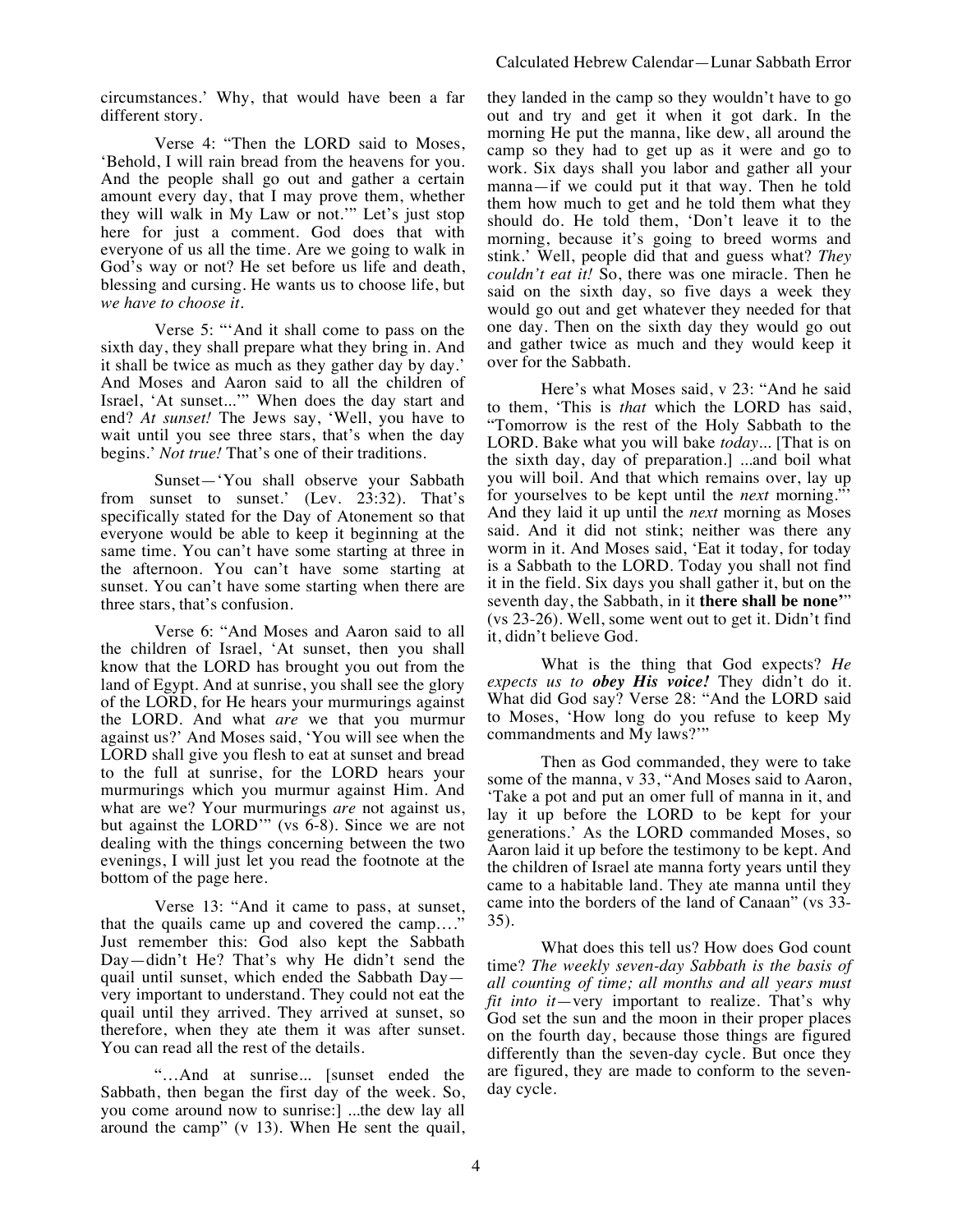Someone is surely going to ask: How do we know which is the seventh-day Sabbath today? God has a perpetual witness called the Jewish people, scattered around the earth. They know which day is the Sabbath, though some of them don't keep it, even to this day. But they know which day is the Sabbath, without a doubt.

- Do we all believe in the Old Testament? *Yes, we do!*
- Do you accept the Old Testament? *Yes, we do!*
- What language was it written in? *Hebrew!*
- How do we know that we have the right Old Testament text?

You can read the history of it as we have in the commentary in the front of *The Holy Bible in Its Original Order, A Faithful Version Bible*. And it comes down to the days of Ezra, when Ezra and the Great Synagogue canonized the Bible. We know from that time forward that the seven-day cycle has been the same, and it hasn't changed and the Jews follow it to this day. Did they preserve the knowledge of the Sabbath? *Yes!*

Now let's talk about the calendar. Let's talk about how do you get an accurate calendar. First of all let's come here to Isaiah 40; let's see what God says. There are various calendar schemes out there the different men have, but who is the one who can accurately give us the correct way to figure the months and the years? Who created the months and the years? We saw there in Gen. 1:14 that God did. *God is the only one!* Did you know that today even the Naval Observatory and NASA cannot be as accurate as the calculated Hebrew calendar?

Isaiah 40:25: "'To whom then will you compare Me, or who is My equal?' says the Holy One. Lift up your eyes on high, and behold, Who has created these *things*, Who brings out their host by number? He calls them all by names by the greatness of His might, for He is strong in power; not one fails" (vs 25-26).

Don't you think that the One Who created the heavens and the earth could give us the most accurate calendar, seeing as how all of those factors are involved in keeping the Holy Days, in keeping the annual Sabbaths, in keeping track of the land Sabbath, in keeping track of the Jubilee years, etc? *Yes, indeed!*

Verse 27: "Why do you say, O Jacob, and O Israel you speak, 'My way is hidden from the LORD and my cause is disregarded by my God?'" Because when they're not in accord with God's ways, He disregards it. What does that tell you about Sunday? What does that tell you about Christmas, Easter, Halloween and New Years? Are those of God? *No!* Does the Bible talk about them? *Yes!* It talks about them in what form? *As something not to do!*

Verse 28: "Have you not known? Have you not heard, that the everlasting God, the LORD, the Creator of the ends of the earth, does not grow weak nor weary? And His understanding no one can fathom." So, God is the One to give us the correct way to figure the months and the years.

Some people might think we are stuck with a problem. Show me anywhere—Old Testament or New Testament—where it says, 'This is the book on calendar calculation.' *It's not there!* Did God then leave it to men to decide when these things would be? *No!* In Exo. 12, God revealed the calendar as well, and said to Moses, 'This shall be for you the beginning of months.'

Let's come to Leviticus 23 and let's see something that is important and this is something if you accept the validity of the Old Testament, written in Hebrew, and you trust in what it says, then you're trusting in those Levites and priests within the Jewish community that preserved the text.

The seven-day cycle, *is separate* from the seasons and months, Leviticus 23:1 "And the LORD spoke to Moses, saying, 'Speak to the children of Israel and say to them, "*Concerning* the appointed feasts of the LORD, which you shall proclaim *to be* Holy convocations, even these are My appointed Feasts. Six days shall work be done, but the seventh day *is* the Sabbath of rest, a Holy convocation. You shall not do any work. It *is* a Sabbath to the LORD in all your dwellings"" (vs 1-3).

The Sabbath means you have the seven-day cycle continuously going on, every seven days. Now as human beings we need the Sabbath, because if we don't have the Sabbath, we'd never understand anything about God and we'd be as rebellious and carnal as anybody else.

Verse 4: "These *are* the appointed Feasts of the LORD, Holy convocations... [Remember *only God* can make something Holy.] ...which you shall proclaim in their appointed seasons…. [Who is the *you*? Anybody? *No! The priests and Levites, the house of Aaron!* God gave them the calculations. They were then to proclaim them.] …In the fourteenth *day* of the first month, between the two evenings, is the LORD'S Passover." (vs 4-5). Here's a specific month and a specific day—correct? Then you have the  $156<sup>th</sup>$  day, and then you have the  $21<sup>st</sup>$ day. Then you have Pentecost, Trumpets, Atonement, Feast of Tabernacles and the Last Great Day—all commanded Feasts of God, but no calendar within the Bible.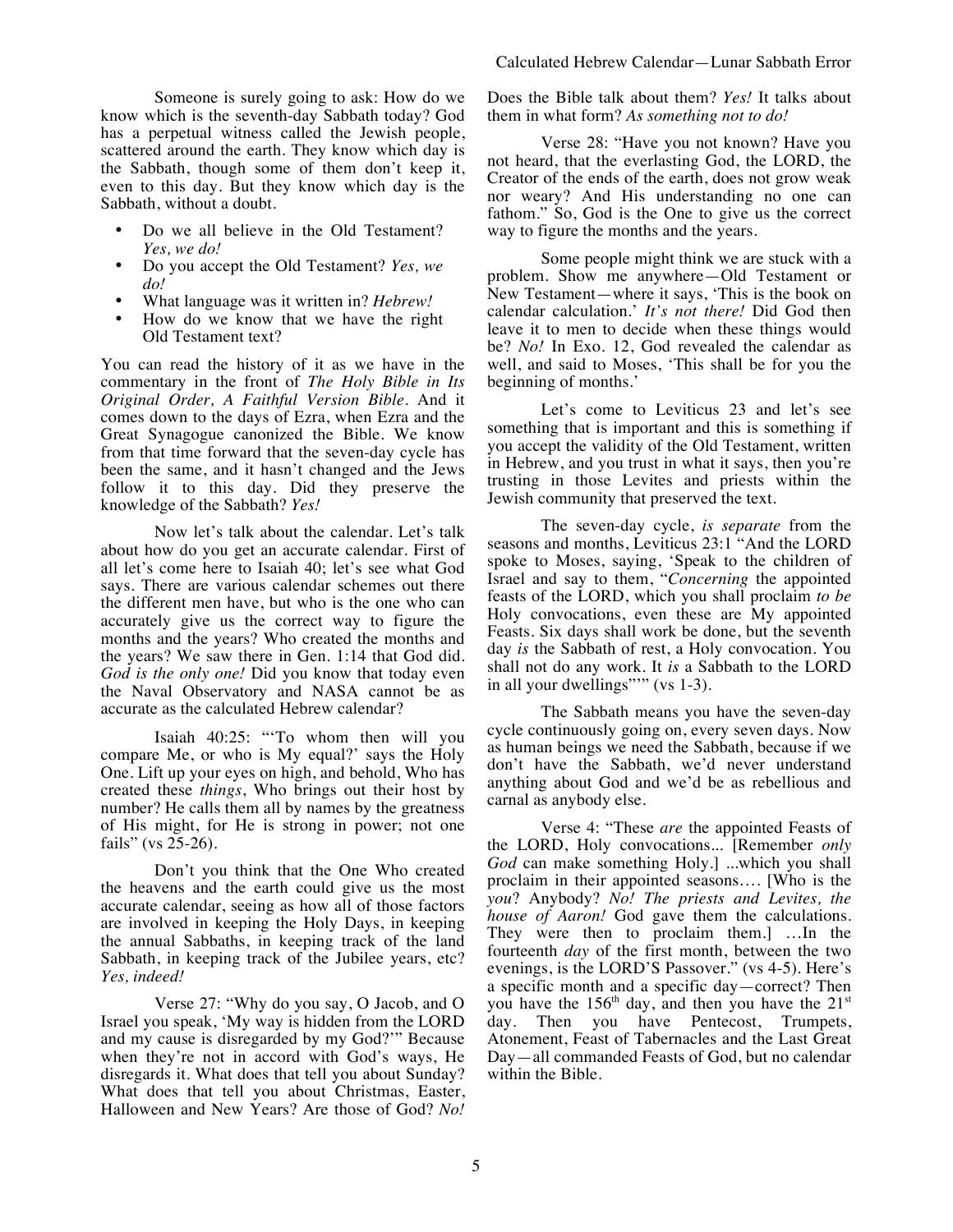Why? Whose job is it to preserve it? Did they preserve it? *or* Did God give it every man to try and figure out on his own?

### (go to the next track)

Follow along with what we're saying here. If God tells the priesthood to declare these Holy Days (Lev. 23), He is the One Who has to tell them when they occur—which He did. He is the One Who told Moses, 'This is the beginning of months.'

Let's come back to Genesis 7, because here, like we find in other places of the Bible, we have evidence of a calendar and evidence of time. What we are going to do, is see that originally the whole system was slightly different from what we have today.

Genesis 7:11: "In the six hundredth year of Noah's life... [They had years—correct? They also knew when they were born—correct? *Yes!* So, if someone comes along and says, 'Should we observe birthdays?' *Of course you should, but not like the pagans do!* Otherwise, how you going to know how old you are?] ...in the second month... [Calendar right?] ...on the seventeenth day of the month, on this day all the fountains of the great deep were broken up, and the windows of the heavens were opened." Then they had a rain 40 days and 40 nights that was absolutely amazing.

Verse 24: "And the waters prevailed upon the earth a hundred and fifty days." Notice, it's 30 days times 5=150 days. Let's see how that is figured:

Genesis 8:3: "And the waters receded from off the earth continually, and at the end of the hundred and fifty days the waters had gone down. And in the seventh month, on the seventeenth day of the month, the ark rested upon the mountains of Ararat" (vs 3-4).

One hundred fifty days—second month, seventeenth day of the month; seventh month, seventeenth day of the month—right? What does this tell us? Each month had, at that time, 30 days in a month. We can conclude from that, that each year had to have 12 months of 30 days. That's pretty easy to figure—isn't it? Do we have the same today? *No!* Why don't we have the same today? We have remnants of it. If you do any math, a circle has 360 degrees. Why doesn't it have 365-1/4 degrees? *Because it goes back to what God originally created!*

- 30 day months
- 12 months in a year
- 360 days in a year

How did we get the calendar where it's not that way now? Yet, we are still to keep the Holy Days. Let me get this for you, because this is very important. Since God always accounts for time, then God has to account for these extra days as well. Because what would happen if you didn't? *You would be off!*

Let's see that there were certain things astronomically that happened because of sin. So I've summarized it in the paper that comes with this DVD or CD:

|                            | God's Weekly Sabbath, The Annual |  |  |  |  |  |
|----------------------------|----------------------------------|--|--|--|--|--|
|                            | Festivals and Holy Days, and The |  |  |  |  |  |
| Calculated Hebrew Calendar |                                  |  |  |  |  |  |

After the Flood in  $2367<sub>B.C.</sub>$  to the final exodus of the Jews to Babylon in  $585_{B.C.}$ , a total of 1782 years, there were various astronomical events by which God directly altered the arrangements of the heavenly bodies within the solar system—including the sun, the moon, and the earth. As a result, the orbit of the earth around the sun was changed enough to *lengthen* the solar year from 360 days to 365-1/4 days. In approximately  $800<sub>B.C.</sub>$ , the last astronomical event found recorded in the Bible occurred in the days of Hezekiah, king of Judah, when the sundial was moved back by God 10 degrees.

I got a letter from a man saying, 'Well, all God had to do was just stop the earth.' Think about what would happen if He stopped the earth from rotating. It's like you, go 100 mph and put the brakes on to stop the car, and one foot; everything crashes right? So, that couldn't have happened.

Someone acquainted with astro-mathematics calculated that to elongate the orbit of the earth from 360 days to 365-1/4, that the earth had to be moved 1.4 degrees in kind of an oblique manner. When you have that, you have the appearance of the sundial going back. Do we have any verification of this? Let me read you this quote from *Worlds in Collision* by Immanuel Velikovsky (written in 1950)

> All over the world [in numerous cultures] we find that there was at the same [ancient] time the same calendar of 360 days [per year]...

They can find that in the archeological findings.

...and that at some date later, about the seventh century before the present era.… [That's in the 800s] ...a series of catastrophes occurred that changed the axis and the orbit of the earth and the orbit of the moon; and [we further find that] the ancient year, after going through a period of marked disarrayed seasons, settled into a "slow-moving year" (Seneca) of 365 days, 5 hours, 48 minutes, 46 seconds, a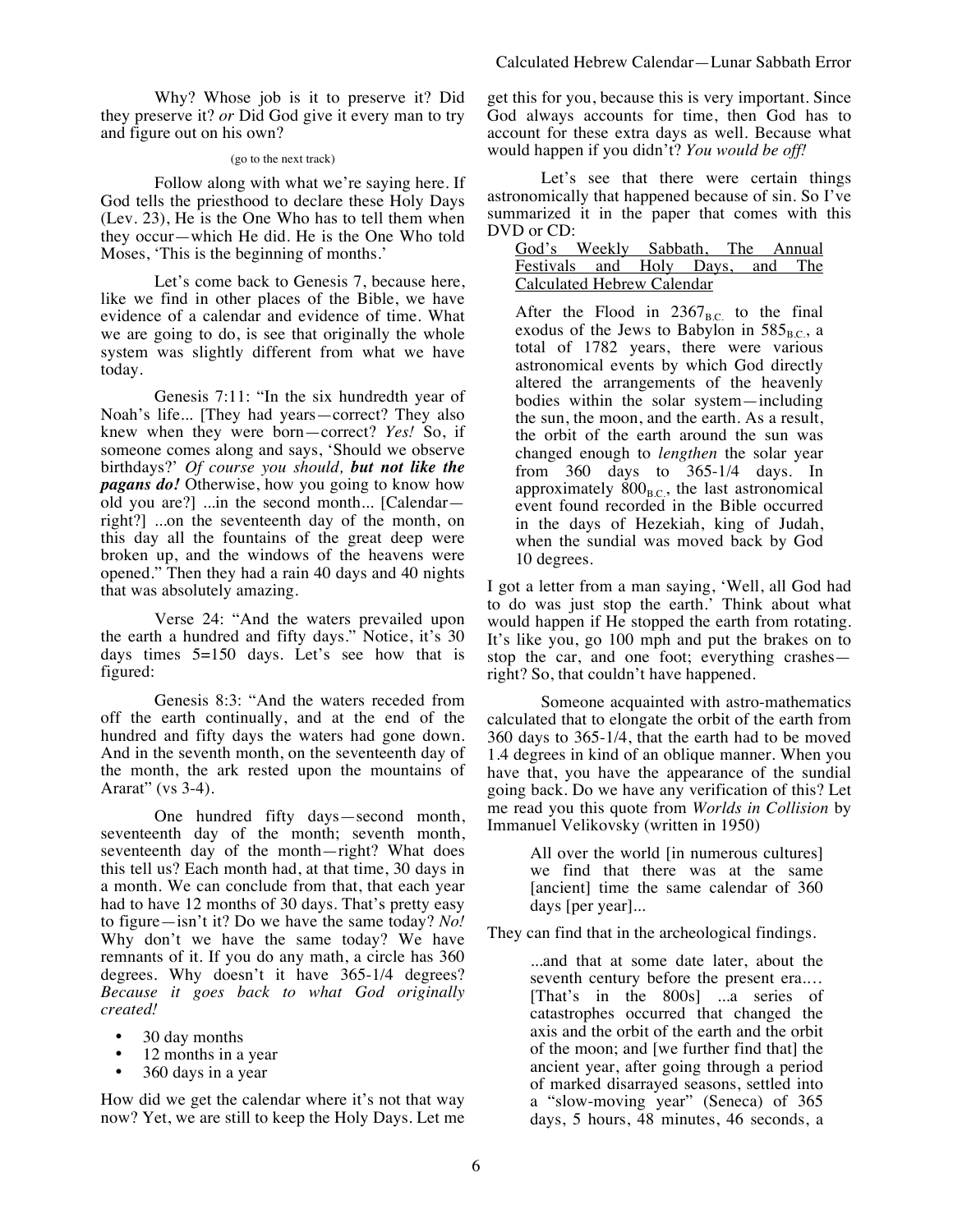lunar month being equal to 29 days, 12 hours, 44 minutes, 2.7 seconds..."

# *Things were changed!*

Who then had to reveal these things to the priesthood, because they were still having to keep the Holy Days? *God did!* How do we know that He did? In Ezra 6 we find that when Joshua the high priest and Zerubbabel, who was the governor—the first ones coming out of the first movement of Jews from Babylon back to Judea—that they kept the Passover on the fourteenth day of the first month. They could not have kept it unless they had the new revelation from God on the calculations on how to do it. We don't have a record of it, but it is evident that God had to give that to the priests right after the sundial going back ten degrees. So, the priests had the knowledge, carried into Babylon with them, and carried it back from Babylon. Now, some people say that the calendar was invented in Babylon and it's Babylonish and we shouldn't keep it. *Not true!*

When it comes to Ezra coming to the Holy Land, that's after the temple was already rebuilt, and Ezra then, was the one—which you can read about in the commentary—with the assembly of 120 priests, preserved the Old Testament in the way that we have it today. Written in block letters, sent to every synagogue in the world. They also sent with it, what is called the Triennial reading of the Scriptures. They were to read in the synagogue every Sabbath and on the Holy Days certain Scriptures, which were to be read within a three-year period.

We know that the calendar they had at the time of Ezra, and we know that it's one that we have today, because using the calculations of the calculated Hebrew calendar (which by the way we have on a CD that we send out with all the whole calendar pack; also online.) you can calculate back right to that time very accurately. Someone's going to say, 'Well, what about the visible new moon?' Yes, what about the visible new moon? You'll see in the calendar pack material that I send, I cover that very thoroughly.

If you were in the narrow geographical area of Palestine, and you knew how to look for the visible new moon, and you understood it, you could be very accurate in determining it. But since the earth and the moon in relationship with the sun, things are out of whack. How do you get it back in order? *You get it back in order with new calculations!* That's what we have today in the calculated Hebrew calendar. Do you accept the fact that the priests and Levites preserved the Old Testament? *Yes!* Do you accept the fact that they also preserved how to calculate the Hebrew calendar? *Well, I don't know about that.* You can't have one without the other. If He didn't give it to

them to preserve, to whom did He give it? Can any man set himself up to say, 'I will do it'? *No, indeed!*

Think of this: In the days of Hezekiah, he set up a calendar court and they were to calculate the calendar. Please also note, that since the change of the orbits of the earth and the sun and the various astronomical things that took place, everything has to be calculated on a mean average, otherwise you lose all sense of accuracy. And only God could do that because *He changed* the position of the earth, *He changed* the orbit of the moon, *He changed* the year from 360 days to 365-1/4 days.

The calendar court in Ezra's time was to determine the exact days for the Holy Days. They still had observing of the new moon, but that became secondary, because with all of the changes observing the new moon was no longer accurate. When it spread to the whole earth, it can't be seen on the same day around the world. So this is why we have the calculated Hebrew calendar.

> During the time of Christ, the high priest and the president of the Sanhedrin was called *Nasi*, and was in charge of the calculations for the CHC (calculated Hebrew calendar). The *Nasi* had a lineage going back to Ezra, who traces his line back to Hilkiah, the High Priest who was the father of Jeremiah the prophet. They had all inherited a full knowledge of the CHC, with all of its God-given rules for the proper calculations of the high days.

This carried right on down to the time of Christ.

- Do we find *anywhere* in the New Testament that Jesus gave new calculations? *No!*
- Did He keep the Sabbath and Feast according to the calculated Hebrew calendar, which the priests had? *Yes!*
- Were there those apostles and disciples who had Levitical and Aaronic blood in them? *Yes!*

Matthew, Mark, John, Barnabas, and a whole company of priests were converted (Acts 6).

• Could any of them, if necessary, calculate the calendar? *Yes!*

They could because they would have the ability to get the calculation formula to do so.

Another heresy that is out there: Hillel II. 'He was the one who made today's Hebrew calendar.' *Wrong!* Who was Hillel II? He was the great, great, great grandson of Hillel I, who was none other Gamaliel, and we read of him in Acts 5, who told the Jews, 'Now look, if you fight against what these men are doing'—remember they hauled them in to be arrested and they wanted to kill them—he said, 'If you fight against these men and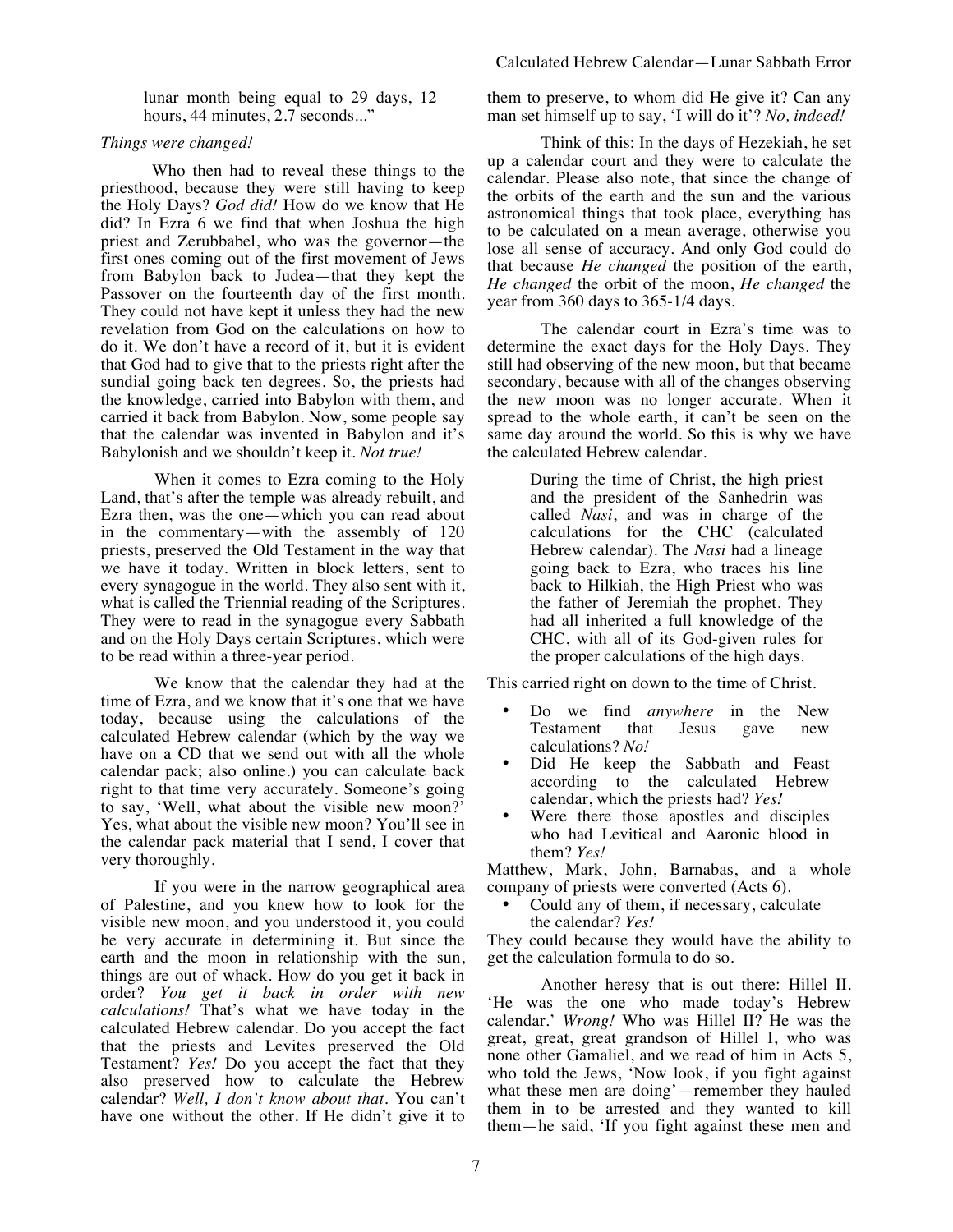it's of God, you're not going to stop it. But if it's not of God, leave them alone, it'll come to nothing like all the other rebellions came to nothing.'

Hillel II was the descendant of Gamaliel. Hillel II was a priest. Hillel II had all the calendar calculations for calculating the Hebrew calendar. He looked out in his day in  $354<sub>A,D</sub>$  and saw all the persecutions against the Jews, and he was inspired, I'm sure by God, to reveal to the public how to calculate the Hebrew calendar. So, the calendar that we have goes all the way back to Ezra.

Let's come here to Romans 3. You have to accept this, and if you reject it you don't believe the Word of God. Romans 3:1: "What then *is* the advantage of the Jew, or what *is* the profit of circumcision?" Let me clarify who was called a Jew in those days—anyone who lived in Judea where Judaism was practiced, where the temple was. Those were of the Aaronic priesthood and the Levites were also known as Jews, but they were not from the tribe of Judah. So, Paul is using Jew here in the community sense of the word.

Verse 2: "Much in every way. Primarily, in that they were entrusted with the oracles of God." 'Yeah, but they got their own traditions. We can't trust them. Anything Jewish we have to get rid of.' Well then, if that's the case, you better get rid of Christ—huh? Which what you do when you get another Jesus.

Verse 3: "For what if some did not believe? Shall their unbelief nullify the faithfulness of God?" Is God able to use someone to accomplish His will to fulfill His promise, or to fulfill His Word? *Yes, indeed!* We can look at examples. How about Baalim? He took money to curse, but could he curse, even though he wanted to? *No!* He got up there and every time he got up there he blessed Israel. Drove Balak mad. 'I paid you the money to curse and all you do is bless.' *I can't do anymore than God will let me*. Was God controlling the situation? *Yes, He was!* Furthermore, He even made the jackass talk back to Baalim.

- Was there a prophecy about Judas betraying Jesus? *Yes!*
- Did it happen? *Yes, indeed!*
- Was there a prophecy about casting lots on Jesus' vesture? *Yes, there was.*
- Who did that? The Jews? *No!* The Roman soldiers.
- Were they fulfilling the will of God? *Yes, they were!*
- Who made them do it? *God did!*
- Did they know that? *No!*
- Were they aware of it? *No!*
- Have the Jews learned a lesson?

—and I say Jews, we will say today the priests are called *kohens*

• Have the *kohens* learned the lesson: don't monkey with the Word of God? *Yes!*

That is the text. But they haven't learned the lesson about added traditions.

- Did God make them preserve the text? *Yes, He did!*
- Did God do it with the calendar? *Yes, of course, He did!*

Otherwise we would have no basis whatsoever today for keeping the Sabbath or keeping the Holy Days period!

How do we know that the calculated Hebrew calendar is correct?

Let's see the basis for the calculated Hebrew calendar and here is the criteria that has to be met. Let's notice how God presents this.

Psalm 81:3: "Blow the trumpet at the new moon... [which begins the month] ...also at the full moon on our solemn Feast day." Well now, after the change in orbit of the earth and the moon going from a new moon to a full moon can vary by two days. That's why you have to have the calculated Hebrew calendar because the criteria and the simple proof is this. There are two simple proofs with the full moon:

1. First month, fifteenth day of the first month beginning of the Night to be Much Observed.

You go outside and you look and you will see a full moon.

2. Same way with the fifteenth day of the seventh month, the beginning of the Feast of Tabernacles.

You can go out and you can look and see is there a full moon. I've done it almost every year for 51 years and it's always been full. What does this tell us? *This tells us that the calendar is accurate!* Whatever the rules are, the calendar is accurate.

There are some people who are opposed to postponements, but postponements are needed. Does the calendar apply to just the land of Israel or the whole world? *The whole world!* That's why it has to be calculated. God gave the calculated Hebrew calendar so that all His people will keep the same day worldwide. And the Calendar Court made the decision when they were put in the Diaspora, that you can't have a new day begin in the middle of a geographical land area. It's tough enough with time zones—right? So, that's why they agree with the International Date Line. The calculated Hebrew calendar is more accurate—as you will read in the material that's in the calendar pack that comes with this—than NASA and the Naval Observatory.

Let's look at two additional major proofs: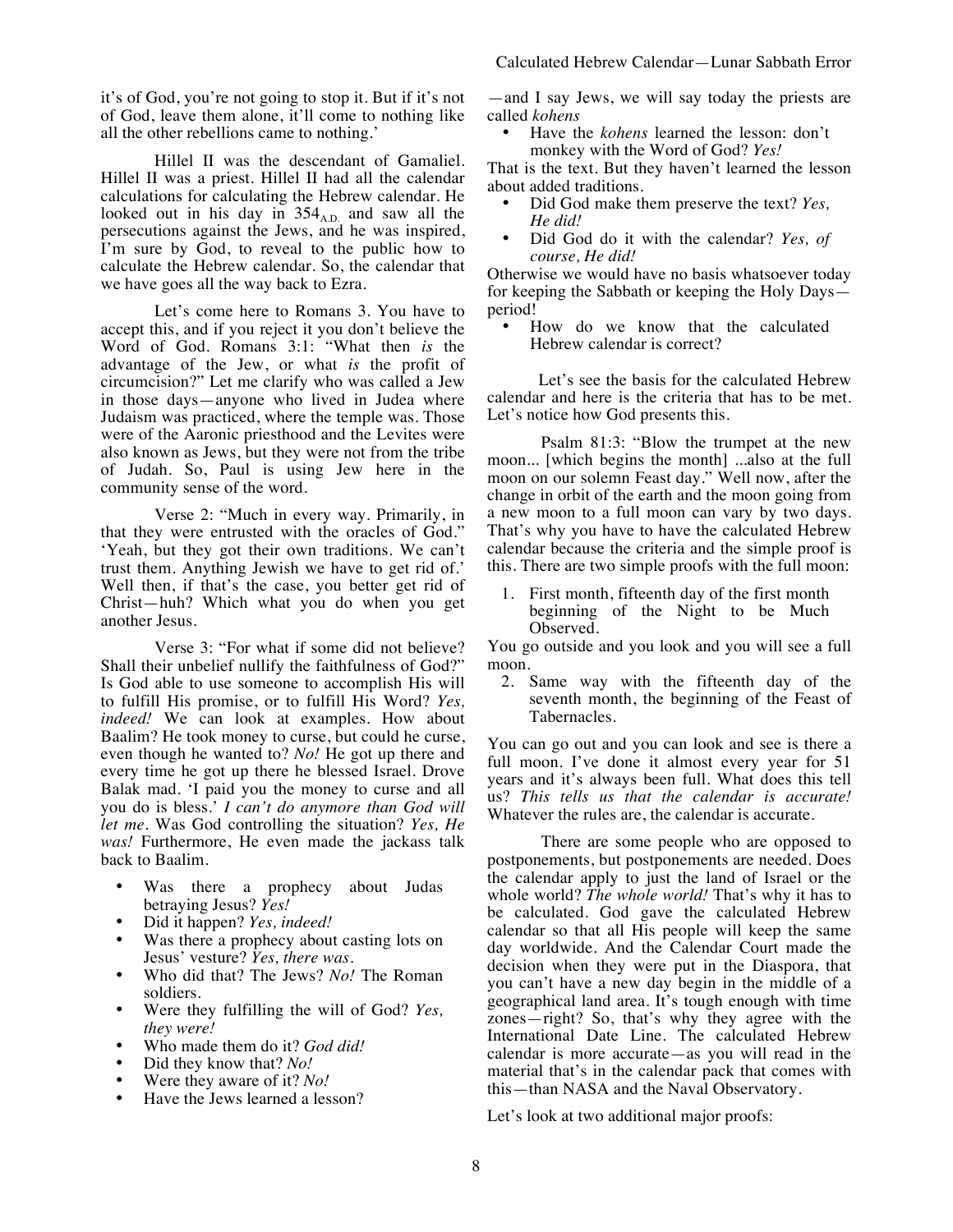Was there a set time for Him to be born? *or* Was it just happenstance? We've got in the back of the *Faithful Version* Bible, Appendix E, *When Was Jesus Born?* And you go through and read that, and you see how absolutely accurate the calculated Hebrew calendar is.

Galatians 4:1, about the birth of Christ: "Now then, I say, for as long a time as the heir is a child, he is no different from a servant, although he be lord of all; But he is under guardians and stewards until the time appointed beforehand by the father. In the same way, when we were children, we were held in bondage under the elements of the world.... [That's just a way of saying that God has not given you the Holy Spirit. There's more to it, but that's just a quick summary for that verse.] ...But when the time for the fulfillment came..." (vs 1-4) *the appointed time*.

Now you can see the way we have, *When Was Jesus Born?* the apparent appointed time was the Feast of Trumpets in  $5<sub>B.C.</sub>$  And that fits in, when we get the book *The Appointed Times of the Messiah* we're going to put in the whole missing 70-weeks prophecy and how that came about and when Jesus began His ministry. We find that all of those are appointed times.

#### 2. Christ's crucifixion

Let's see about His crucifixion. Remember, I talked about it earlier that it was appointed from the foundation of the world. Let's see what Paul wrote concerning this, Romans 5:6: "For even when we were without strength, at the appointed time Christ died for *the* ungodly." When was the appointed time? Was that a specific day? *Yes, indeed!* Isn't it interesting, it's the first day mentioned of the seasonal Feasts of God in Lev. 23, fourteenth day of the first month.

We also have the proof in it. We have when did Jesus die, when was Jesus resurrected, all here in the Bible and in *A Harmony of the Gospels*. Guess what? You can calculate back to  $30_{A,D}$ , and know that's when Jesus was crucified, on the fourteenth day. Furthermore, in calculating in that year of  $30<sub>AD</sub>$ , which was the fourteenth day of the month Nisan, which was April  $5<sup>th</sup>$  on the Julian calendar, there were two adjustments in the calculations that were required by the calculated Hebrew calendar, so that Nisan 14 would be in the middle of the week. Those adjustments are called postponements. Now what does this tell us? God gave the postponements and God uses the postponements. If you figure it without the postponements, you don't have the Passover in the middle of the week and you don't have three days and nights in the grave.

Who said He would be three days and three nights in the grave? *Only Jesus Himself!* What does that tell you? Jesus as Lord God of the Old Testament, gave the calculations to the priesthood. He recognized those calculations. His whole ministry was based upon the appointed time. Likewise when He was born. We can't pinpoint the exact day, but the middle day of the two-week probably birth period for Jesus was the Feast of Trumpets. What does that picture? In prophecy being fulfilled, that's when Jesus puts His feet on the earth with the saints, after the resurrection—correct? Well, parallel. If that is true, we can be very sure that He was born on the Feast of Trumpets, *an appointed time of God.* All of this shows that God gave the calculated Hebrew calendar. The long and short of everything we've gone through is this. All the months and the years that are figured in the Hebrew calendar are correct.

I've got a book here by Arthur Spier, the *Comprehensive Hebrew Calendar* from 1900 to 2100. Has all of the days calculated and paralleled with the Gregorian calendar. Let me just mention this. If you get this and you go through it, you will find that they keep Passover on the fifteenth. Why? *Because they know that if you're not in the land you can't keep the 14th Passover if you are a Jew!* They reject the New Testament.

When did Jesus keep His last Passover? *On*  the 14<sup>th</sup> day! What did He tell His disciples to do? '*This do in remembrance of Me'*—correct? The bread, the wine, the foot-washing. Paul reaffirmed it in 1-Cor. 11, 'in the night that He was betrayed' correct? *Yes!*

Why can't the Jews see they need to keep a fourteenth Passover? And why do they get mad at us when we keep a fourteenth Passover and they don't? Are they right and we're wrong? *or* Are they right and are we right? *They are right because* they reject Jesus. They're in the Diaspora and they can't keep a fourteenth Passover, so they made the first day of Unleavened Bread the beginning of Passover for themselves. Jesus told His apostles, 'You go into all the world and preach the Gospel, teaching all nations to observe all things I have commanded you.' Did He command the fourteenth Passover? *Yes, He did!* That's why we keep it and the Jews don't.

On their calculated Hebrew calendar, they show Passover beginning on the fifteenth. They know it's eight days, so then they add an extra day at the end. The twenty-second. However, please keep this in mind: because they do that, that does not change the sequence of the days in the calculated Hebrew calendar. To make it simple, we have a little calendar for you. It shows you when the days fall on the calculated Hebrew calendar coordinated with the Roman calendar. If you understand what we've gone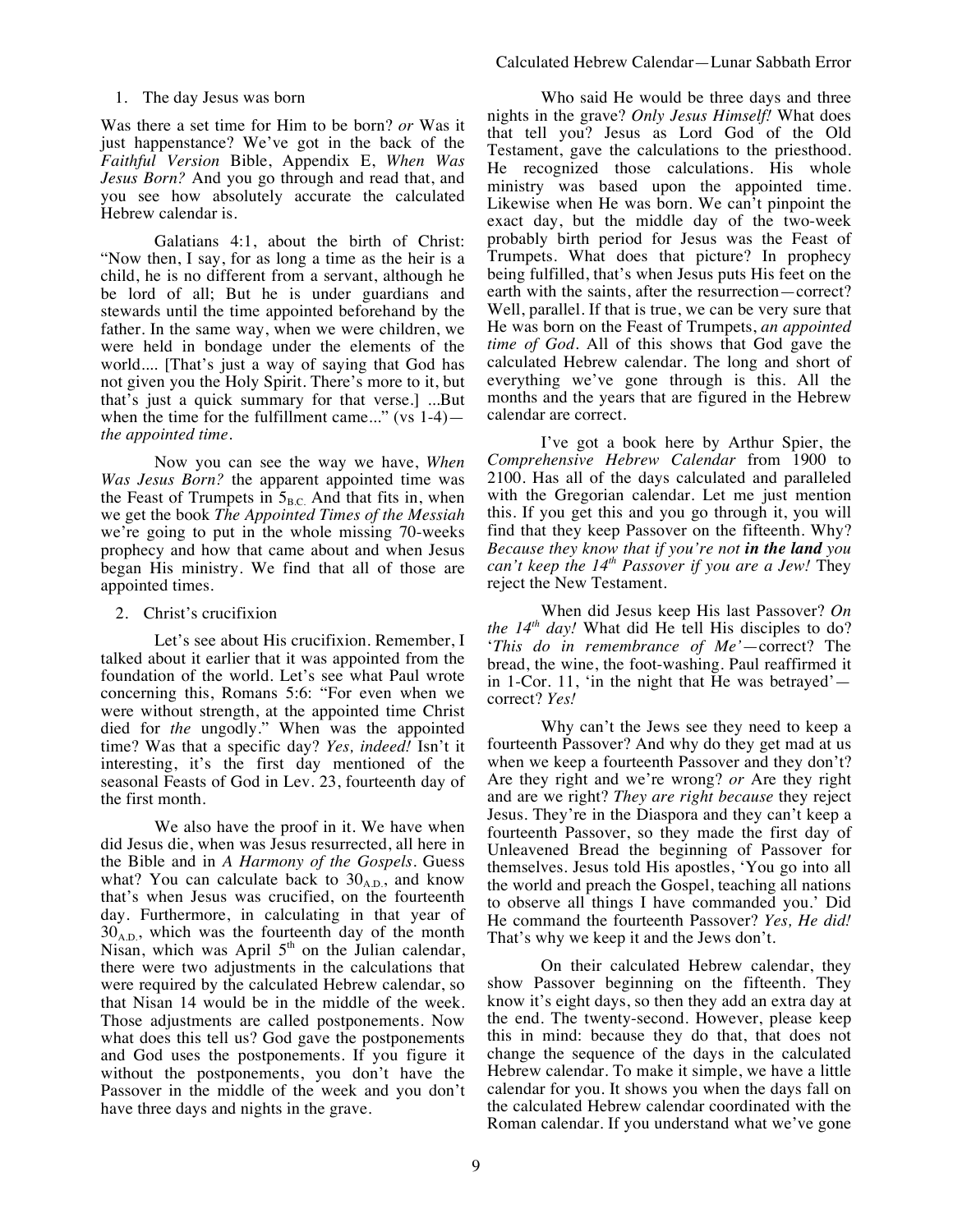I'm going to address a humanly devised calendar, with a humanly devised premise, which destroys the Sabbath and the Holy Days so totally, it's almost unreal.

# (short break)

Let me describe this heresy of a calendar that is called a 'Holy calendar.' Remember, there is only one sacred calendar of God—the calculated Hebrew calendar. That's what God gave. Only He knows how to figure the time and make it right—correct? He created the heavens and the earth. He's the One Who did all of the astronomical changes that caused the earth orbit to lengthen and the moon's orbit to shrink. Only God can tell us exactly when these things can be.

Here's the confusion of men that have come up with some doctrines, which are absolutely crazy. First one, I'll just mention. Some people believe that the full moon is the new moon. That has never been. Even the world knows the difference. And if you don't know the difference between that, then you're off in la-la land and you think you're going to please God with that? Are you going to go before God and say, 'God, I'm telling you the full moon is the new moon.' Really?

Likewise, there's another calendar out there called the lunar/Sabbath calendar, which is insanity. What do we mean lunar/Sabbath calendar? Here's what they do, and I'll show you and you can follow along with the printout that's enclosed with the material here. They say this:

> There's no more seven-day cycle continuously as we have understood it. Rather you wait for the new moon and when you see the new moon...

That's contrary to how we started out in counting the days and showing that the seven days was always continuous.

When you find the new moon...

Remember, the new moon is not visible around the world on the same day. It's different in different locations. So there you will have some off-time. So they say:

> …moon that is day one. Then you count seven days and that is the Sabbath Day.

Let's show this graphically so you can see and look at your chart what this does to the weekly Sabbath. Now here's the first chart: You will see that right off we have the new moon, and this is December 2010. They count that as day one. Then they go seven days, and in this sequence they end up on the Sabbath in the right place.

However, the moon's circuit or orbit is not 28 days. It is 29-1/2 days; therefore, they end up with days that they don't count. So, when they come to the end of 28 days, let's see what happens in the next month.

Look what happens when you come to the 28 days, you have a day that is not counted. You have Sunday that is not counted and Monday that is not counted, then you have the new moon on Tuesday. What they do then is count another seven days, and look what happens to the Sabbath. Sabbath comes on Monday. Won't that be handy where you work?

Come up to your boss and say, 'Well, in December I kept the Sabbath on the Sabbath, but now in January I'm going to keep it on Monday. I need every Monday off for four Mondays in a row.' Really? They don't count two days. They're losing time. This is absolutely insane.

Observe again the third month here. You will see they have two days that are not counted and the new moon is on Thursday. So they count:

- 1. Thursday
- 2. Friday
- 
- 3. Saturday
- 4 Sunday<br>5 Monday **Monday**
- 
- 6 Tuesday<br>7 Wedneso Wednesday

Hey, Sabbath's on a Wednesday. 'Hey, Mr. Boss, I've got to have Wednesday off this month.' *Really!* 'Yes, it's my Sabbath.' *How do you figure?* 'Well, we've got an inspired calendar. The lunar/Sabbath calendar.'

Then you have Sabbath again on a Wednesday. If that were not bad enough, let's look at another version on it, because you see, men like to out-righteous one another. So even though they have the same scheme as looking for the new moon, let's see what this second group does. So, we will change the chart to a different one.

Look at this one. This is one is even worse. December 2010, new moon, but that day is not counted and you don't work on that day either. And you start counting beginning with the next day. So, you go one, two, three, four, five, six, seven and Sabbath is on a Sunday. Hooray!

Then you come to the next month. Let's take a look at what happens then. Let's see how they handle the two days that they don't count. Let's look at it here. You come to January  $3<sup>rd</sup>$  and that's a day